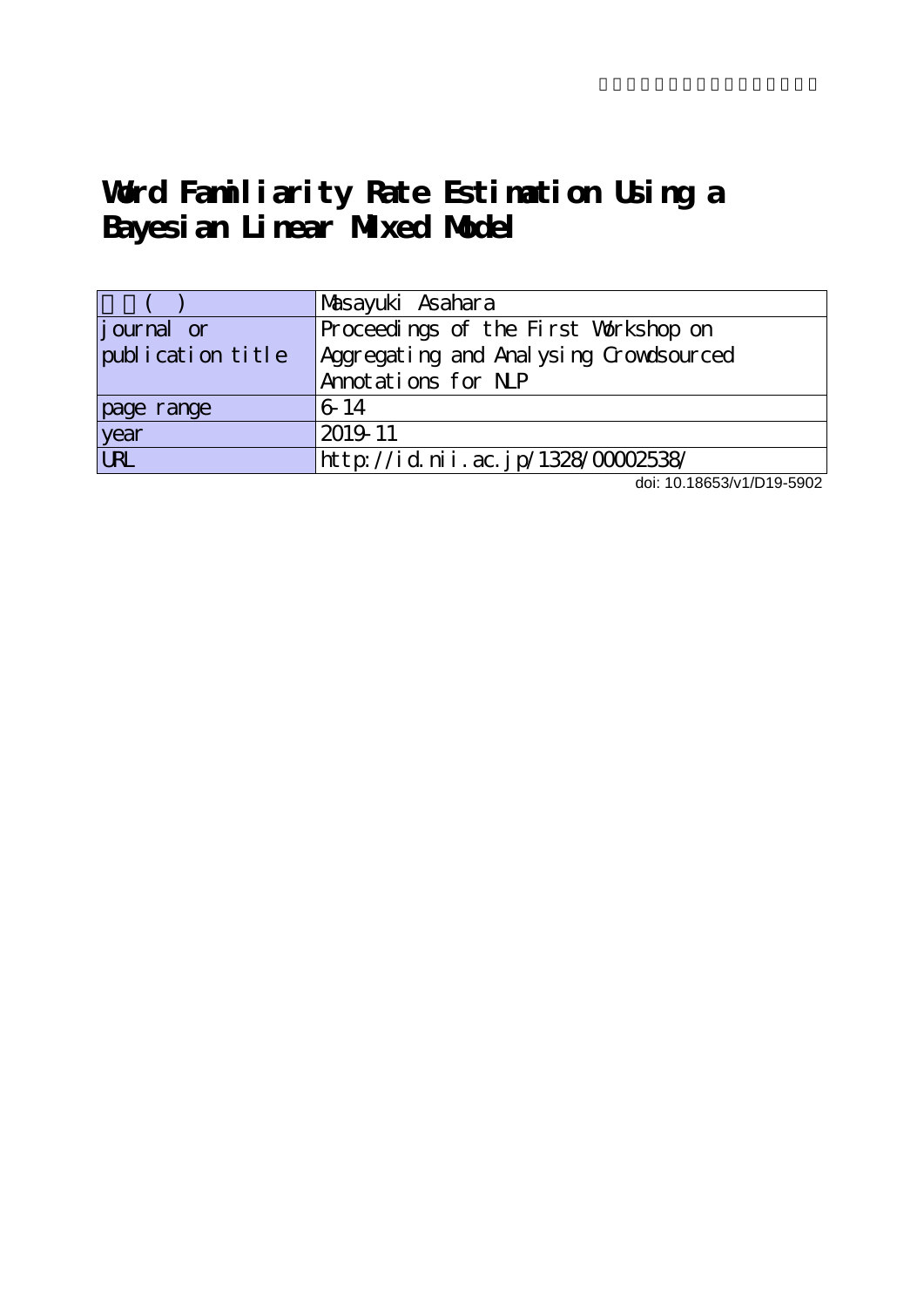# Word Familiarity Rate Estimation Using a Bayesian Linear Mixed Model

Masayuki Asahara

National Institute for Japanese Language and Linguistics, Japan masayu-a at ninjal dot ac dot jp

# **Abstract**

This paper presents research on word familiarity rate estimation using the 'Word List by Semantic Principles'. We collected rating information on 96,557 words in the 'Word List by Semantic Principles' via Yahoo! crowdsourcing. We asked 3,392 subject participants to use their introspection to rate the familiarity of words based on the five perspectives of 'KNOW', 'WRITE', 'READ', 'SPEAK', and 'LISTEN', and each word was rated by at least 16 subject participants. We used Bayesian linear mixed models to estimate the word familiarity rates. We also explored the ratings with the semantic labels used in the 'Word List by Semantic Principles'.

# 1 Introduction

Compiling a lexicon is difficult work. In the lexicography field, there are two main types of methodology that are utilized to compile lexicons. One is a corpus-based methodology, which supports the objectivity of the language resources and results. This methodology requires large-scale, balanced corpora to function, which do exist in several languages; for instance, there are several corpus databases for the Japanese language, such as the 'Balanced Corpus of Contemporary Written Japanese' (Maekawa et al., 2014), the 'Corpus of Spontaneous Japanese' (Maekawa et al., 2000) and the 'NINJAL Web Japanese Corpus' (Asahara et al., 2014). In contrast to the corpusbased lexicography, the intuition-based method is more rooted in the subjective perspective of the lexicographer. Nowadays, however, we can perform large-scale experiments that gather enough crowdsourced subjective perspectives to constitute objective linguistic data on individual words.

Generally, a lexicon covers several layers of linguistic features, such as pronunciation, morphological information, part-of-speech or word class, relevant syntactic phenomena, and semantic categories. In addition, the terms in a lexicon include additional features that are used in daily life. One such language resource in Japanese is the 'Word Familiarity Rate', which measures how familiar people are with a specific word by  $NTT<sup>1</sup>(Amano and Kondo, 1999)$ . However, this 'Word Familiarity Rate' experiment was completed more than twenty years ago, and it is therefore possible that the usage and register of words have changed in the intervening years.

In this study, we construct a word familiarity rate database using entries extracted from the 'Word List by Semantic Principles' ( $\mathbb{F}\hat{\mathcal{H}}$ ) 類語彙表』 Bunrui goihyo, hereafter WLSP) (Kokuritsu Kokugo Kenkyusho, 2004). We utilized crowdsourcing to perform a large-scale subjective experiment on 96,557 WLSP entries. We asked the subject participants to rate the familiarity of words along five perspectives: KNOW, WRITE, READ, SPEAK, and LISTEN. The quality of results gathered by crowdsourcing may be lower than that of results collected in a controlled experiment; however, the cost of constructing a crowdsourced study is lower than the cost of conducting an experiment. We utilized a Bayesian linear mixed model (Sorensen et al., 2016) to alleviate noise in the data.

Our work makes the following contributions to the literature:

- *•* We compiled a word familiarity rate database for thesaurus entries.
- We used crowdsourcing via human subject participants to explore word ratings.
- *•* We introduced a Bayesian linear mixed model to this type of rate modelling.

<sup>&</sup>lt;sup>1</sup>Nippon Telegraph and Telephone Corporation.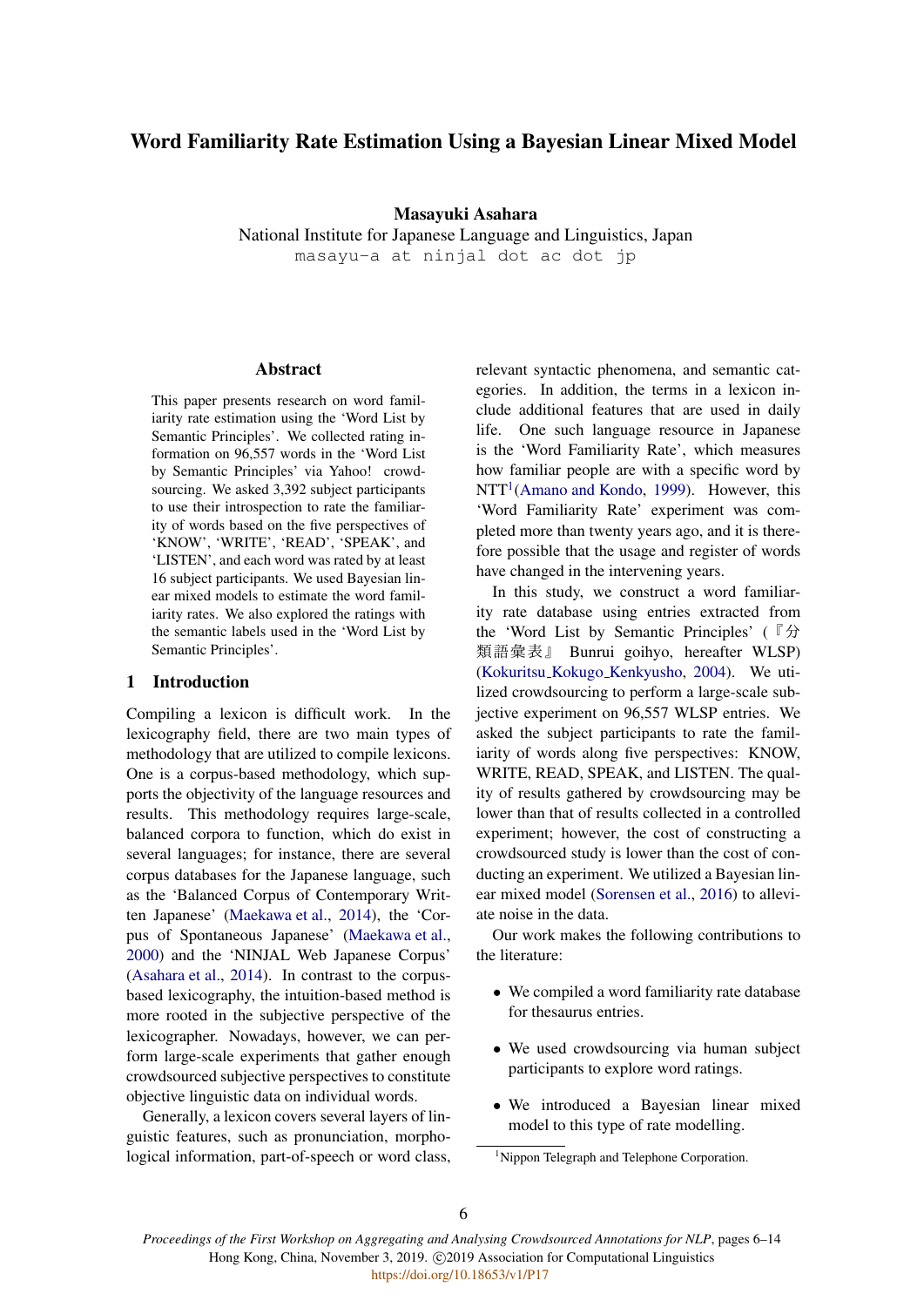|              | 「昨年」 'Last Year': 1.1642                 |      |           |  |  |
|--------------|------------------------------------------|------|-----------|--|--|
| Syntactic    | <b>Semantic Category</b>                 |      |           |  |  |
| Category     | Second Level   Finest Level<br>Top Level |      |           |  |  |
| 体            | 関係                                       | 時間   | 過去        |  |  |
| Nominal Word | Relation                                 | Time | Past Time |  |  |
|              |                                          | .16  | .1642     |  |  |

Table 1: Example Entry from the 'Word List by Semantic Principles'

- The word list was taken from the surface forms of WLSP. This enabled us to connect word familiarity rates with the semantic categories in a thesaurus. Kondo et al. (2018) produced a correspondence table between WLSP and UniDic (a lexicon with morphological information). The morphological analyser MeCab enabled us to automatically annotate the familiarity rates using these resources.
- *•* The preceding work introduced the contrast between character-based (WRITE, READ) and voice-based (SPEAK, LISTEN) perspectives. We contributed to the literature by also introducing a new contrast between production (WRITE, SPEAK) and reception (READ, LISTEN) perspectives.

The remainder of this paper is organised as follows. Section 2 presents related work on the 'Word List by Semantic Principles' and the 'Word Familiarity Rate' in Japanese. Section 3 displays the methodology that we used to develop the word familiarity ratings, namely, crowdsourcing and a Bayesian linear mixed model. Section 4 evaluates the results, and Section 5 presents a conclusion and discusses future research.

# 2 Related Work

#### 2.1 'Word List by Semantic Principles'

The 'Word List by Semantic Principles' (分類 語彙表, WLSP) is one of the major thesauri for contemporary Japanese. The first version of the WLSP was released in 1964 by Kokuritsu Kokugo Kenkyusho (Kokuritsu Kokugo Kenkyusho, 1964), and a newer, expanded version was published in 2004 (Kokuritsu Kokugo Kenkyusho, 2004). Its comma separated value (CSV) file of the expanded version can be used for research purposes.2

The data include more than 90,000 words with four syntactic categories (nominal word, verbal word, modifer word, and other) and several hierarchical semantic levels. The categories are indicated with a one integer digit to the left of a radix point and with four fractional digits to the right of the radix point. Table 1 shows an example of the word '昨年 (Last Year)', which is assigned a value of 1.1642. Here, the first '1' presents the syntactic part, which is referred to as the 'Nominal Word', while '1642' presents the hierarchical semantic part, as follows: the first digit, '.1', refers to the top-level semantic category 'Relation'; the two digits '.16' refer to the second-level semantic category 'Time'; and the four digits '.1642' refer to the finest-grained semantic category 'Past Time'. These five digits are therefore referred to as the 'WLSP number'. The syntactic categories are 1. Nominal Word, 2. Verbal Word, 3. Modifier Word, and 4. Other (e.g. Conjunction, Interjection, Greeting).

We used all the words as the target words to be annotated for familiarity rates.

# 2.2 Word Familiarity Rate in Japanese

Preceding work used two methods to estimate the word familiarity ratings: a word frequency-based (objective) and a cognitive experiment-based (subjective) method. The *Nihongo-no goitokusei database* (Amano and Kondo, 1999) includes both objective and subjective data for word familiarity ratings. The data were constructed from 14 years of *Asahi Shinbun* newspaper articles, from 1985 to 1998. They used a morphological analyser, Sumomo, to analyse the articles and split the sentences into words.

The subjective data are cognitive experimentbased. The 40 participants rated word familiarity of three types of stimuli: character-based, voicebased, and both. The participants were chosen based on 'Hyakurakan' (百羅漢), – a Japanese proficiency test – to control their linguistic compe-

 $2200,000$  yen (+ tax) for commercial use.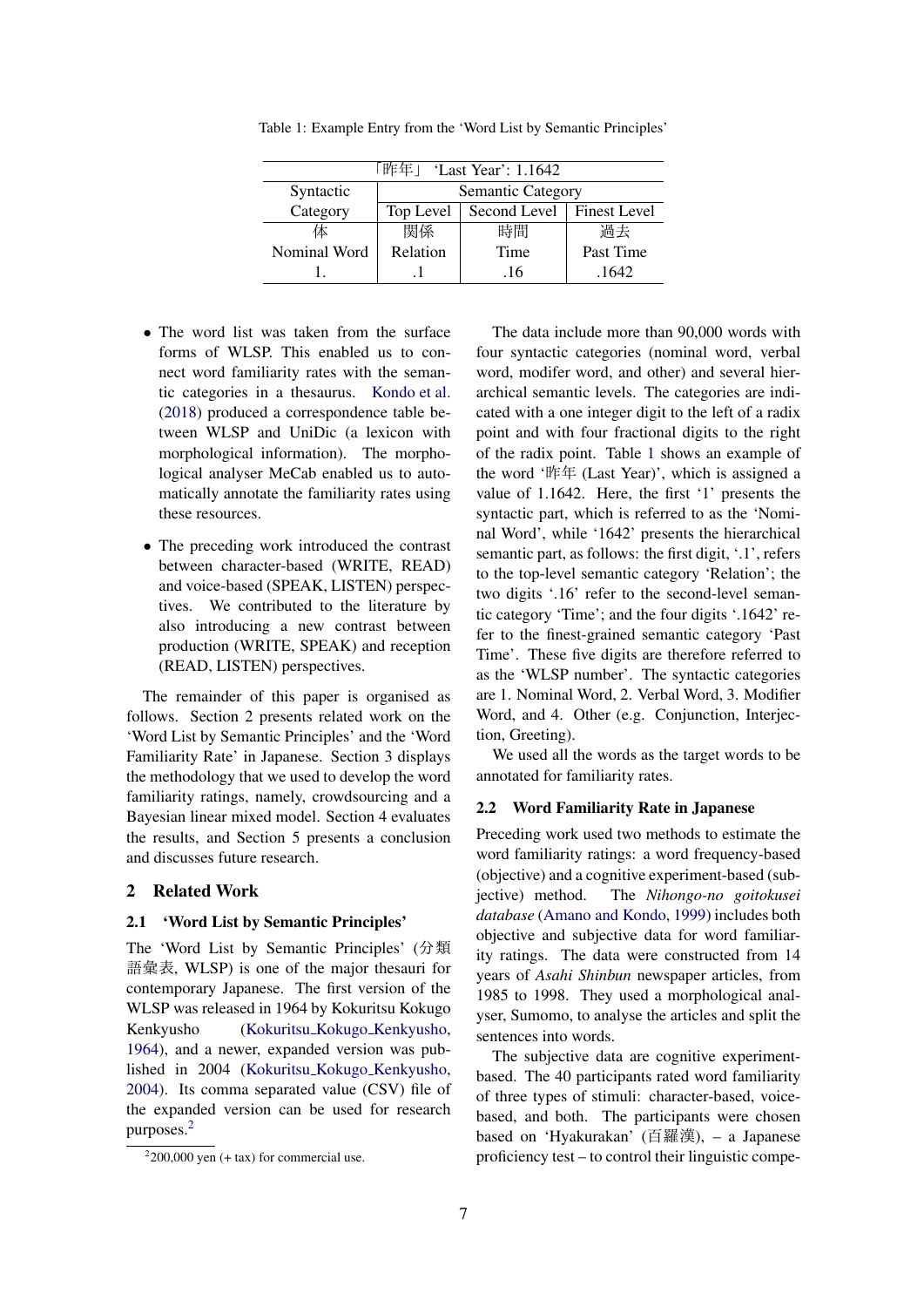tence. The rating score is an integer from 1 (lowest) to 7 (highest), and the number of target entries is 88,569 of character and voice-based stimuli, from 69,084 words. The data gathering was held from September 1995 to July 1996 in the NTT institute. Even though the rating environment was controlled, the estimation of the word familiarity was based on the average of ratings by participants. More sophisticated statistical analysis should be utilised for reducing the subject participant biases.

# 3 Methodology

#### 3.1 Design

In this section, we present our methodology for constructing a word familiarity rate lexicon at low cost. The word list constitutes 96,557 words taken from the WLSP. We did not prepare any voice data (oral pronunciations) for the lexical entries, but we did cover speech and hearing as two of the following five perspectives:

- KNOW: how much do you know about the target word?
- WRITE: how often do you write the word?

READ: how often do you read the word?

SPEAK: how often do you speak the word?

LISTEN: how often do you listen to the word?

In this design, we split the judgements between character-based (WRITE and READ) and voicebased (SPEAK and LISTEN) judgements and between production (WRITE and SPEAK) and reception (READ and LISTEN) judgements. The participants gave five ratings for each factor, ranging from 5 (well known/often used) to 1 (little known/rarely used).

The rating data were collected not in person but on a crowdsourcing platform. We used 'Yahoo! crowdsourcing'; 3,392 participants judged the word familiarity rates. The participants checked a stimulus word and answered rating scores for KNOW, WRITE, READ, SPEAK, and READ; at least 16 answers were collected for each word. The data were gathered on November, 2018. The data collection, which cost 1,455,494 yen, was completed within two weeks.

# 3.2 Model

The collected rating data is biased due to the use of the particular subject participants, which necessitates that statistical methods should be used to resolve the biases. We used a Bayesian linear mixed model to measure the ratings. The graphical model used to estimate the ratings is shown in Figure 3:  $N_{word}$  is the number of words, and  $N_{subj}$  is the number of participants; Index *i* : 1 *...Nword* is the index of words, and index  $j: 1...N_{subj}$  is the index of participants; and  $y^{(i)(j)}$  is the rating of KNOW, WRITE, READ, SPEAK, LISTEN, in which *y* is generated by a Normal distribution with  $\mu^{(i)(j)}$  and  $\sigma$ , as follows:

$$
y^{(i)(j)} \sim Normal(\mu^{(i)(j)}, \sigma).
$$

Here, the  $\sigma$  is a hyper-parameter of the standard deviation, and  $\mu^{(i)(j)}$  is a linear formula of slopes  $\gamma_{subj}^{(i)}$ , slopes  $\gamma_{word}^{(i)}$  and an intercept  $\alpha$ :

$$
\mu^{(i)(j)=\alpha+\gamma_{word}^{(i)}+\gamma_{subj}^{(j)}}.
$$

The slopes are modelled by a Normal distribution with the hyper-parameters of  $\mu_{word}$ ,  $\sigma_{word}$ ,  $\mu_{subj}$ ,  $\sigma_{subj}$  (means and standard deviations):

$$
\gamma_{word}^{(i)} \sim Normal(\mu_{word}, \sigma_{word}),
$$
  

$$
\gamma_{subj}^{(j)} \sim Normal(\mu_{subj}, \sigma_{subj}).
$$

The word familiarity rates are composed by  $\gamma_{word}^{(i)}$ . On the other hand, the biases of subject participants are modelled by  $\gamma_{subj}^{(j)}$ . We set the means  $\mu_{word}$  and  $\mu_{subj}$  as 0.0 to make the average 0.0; we also set the standard deviations  $\sigma_{word}$  and  $\sigma_{subj}$  as 1.0. We used R and Stan to model the data. We set an iteration at  $5,000 \times 4$  chains with an initial warm-up of 100 iterations.

### 4 Data Analysis

This section describes the qualitative evaluation of the estimated word familiarity rate data. To evaluate the data, we first reviewed the distribution of the five perspectives and the biases of the subject participants. Second, we confirmed the top and bottom 10 words of the estimated values. Third, we also reviewed the top and bottom 10 categories by the WLSP's second semantic category for the estimated values.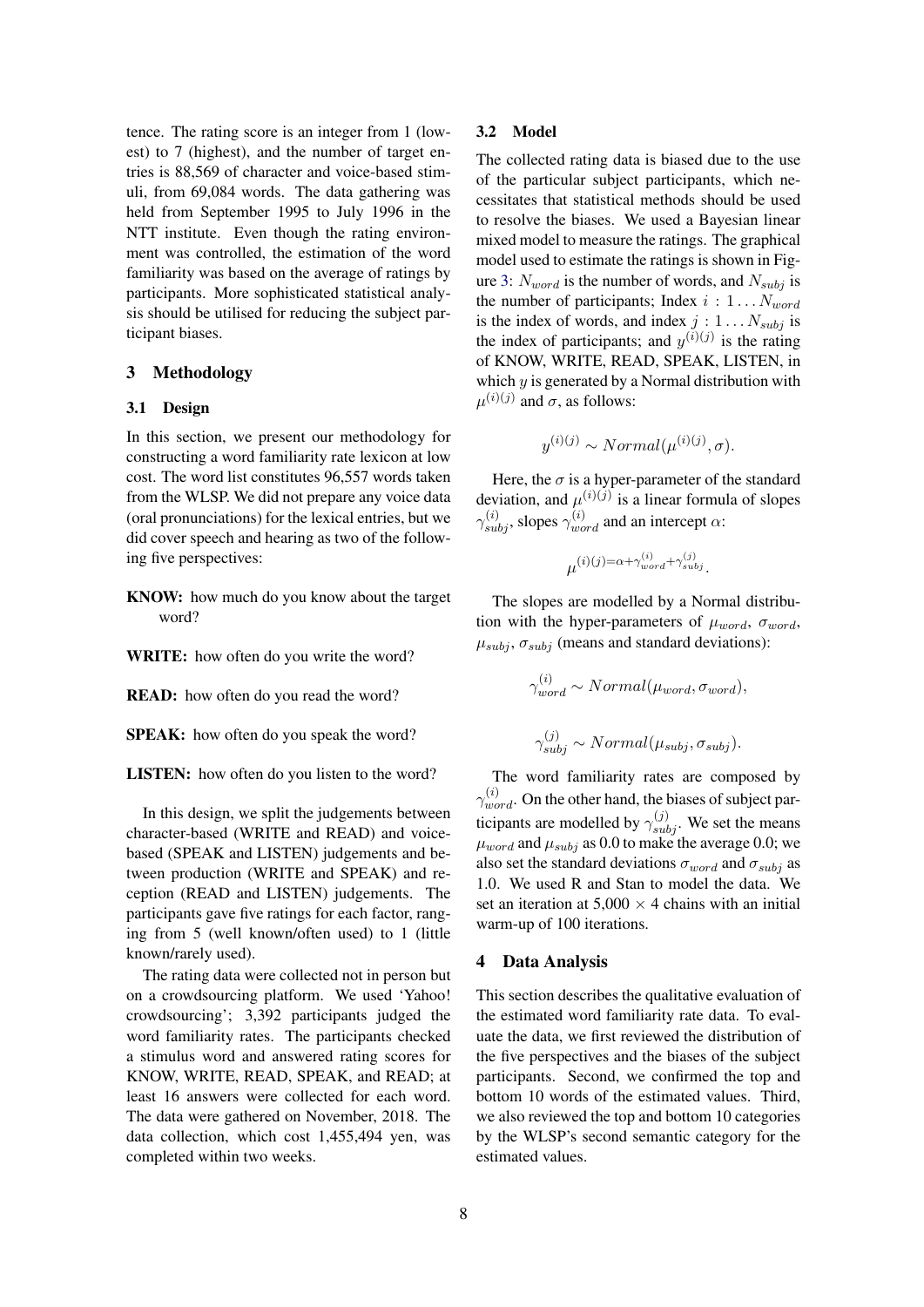

Figure 1: Estimated Familiarities ( $\gamma_{word}^{(i)}$ ): The Distribution of the Five Perspectives



Figure 2: Estimated Biases for the Subject Participants  $(\gamma_{subj}^{(j)})$ 

# 4.1 Distributions

Figure 1 displays the histogram of the estimated familiarities. The x-axis specifies the word famil-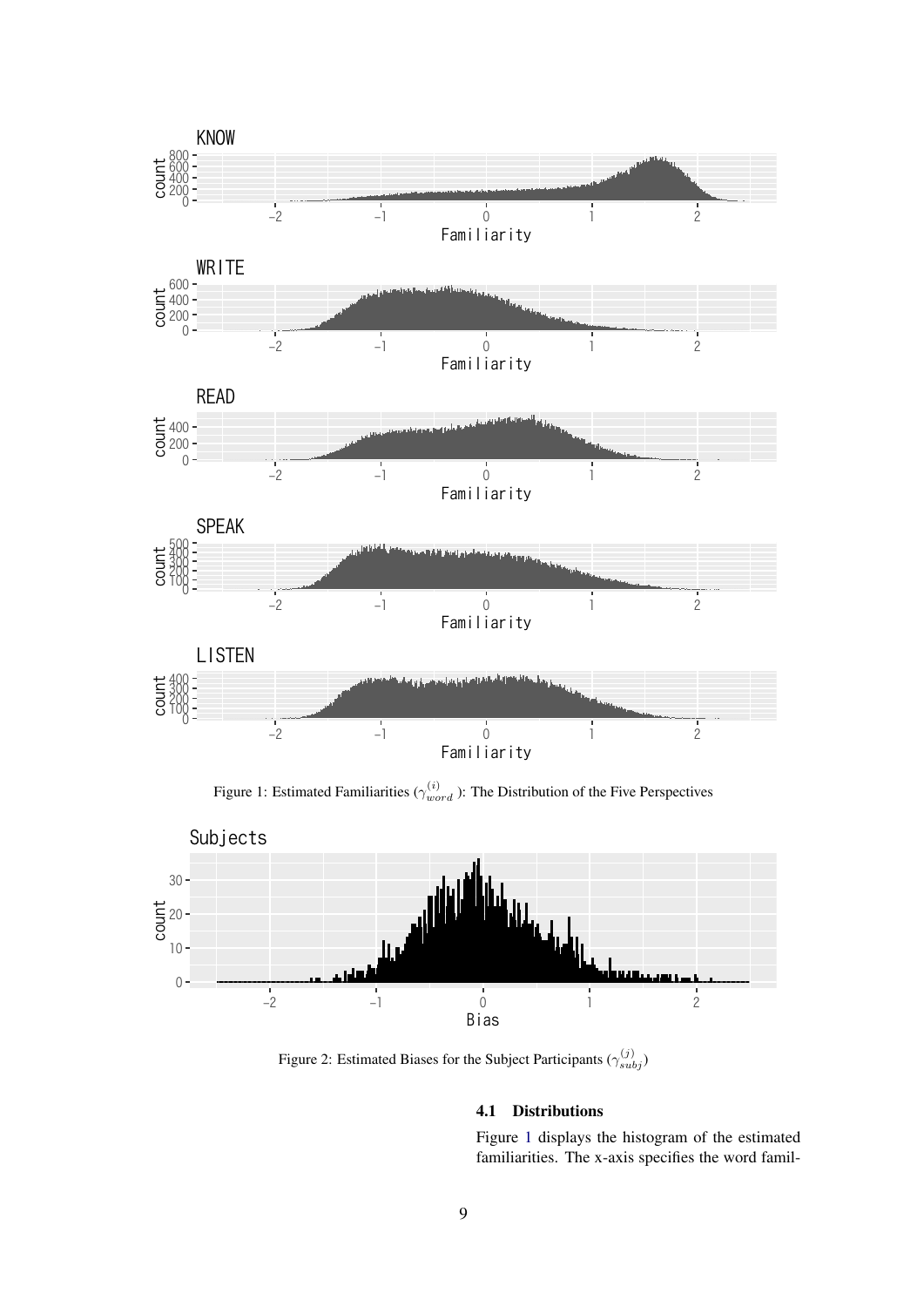

$$
\gamma_{word}^{(i)} \sim Normal(\mu_{word}, \sigma_{word})
$$
  
\n
$$
\gamma_{subj}^{(j)} \sim Normal(\mu_{subj}, \sigma_{subj})
$$
  
\n(i) (j) (j)

$$
\mu^{(3)} = a + \gamma_{word} + \gamma_{subj}
$$
  

$$
y^{(i)(j)} \sim Normal(\mu^{(i)(j)}, \sigma)
$$

Figure 3: Graphical model for the Ratings

iarity rating  $\gamma_{word}^{(i)}$ , and the y-axis specifies the frequencies. The five perspectives are distinguished in the histogram with different colours. As illustrated in Figure 1, KNOW has a higher familiarity rating than the other perspectives, since it is the most fundamental perspective. The character-based perspectives (WRITE and READ) had lower familiarity ratings than the voice-based perspectives (SPEAK and LISTEN). Furthermore, the production perspectives (WRITE and SPEAK) had lower familiarity ratings than the reception perspectives (READ and LISTEN).

Figure 2 displays the histogram of the estimated subject participant biases. The x-axis specifies the estimated subject participant biases  $\gamma_{subj}^{(j)}$ , and the y-axis specifies the frequencies. The subject participant biases are modelled with standard normal distributions. We should introduce other distributions for the biases in our future work. We did attempt to use other distributions in the model; however, only the standard normal distribution converged. In future work, we will increase the amount of rating data and again attempt to use other distributions.

#### 4.2 Evaluation by Words

In this section, we describe the top (KNOWN) and bottom (UNKNOWN) 10 words for several perspectives.

#### 4.2.1 Known vs. Unknown

First. we reviewed KNOW, which is the most fundamental perspective.

Tables 2 and 3 display the top 10 known and unknown words for the perspective KNOW, respec-

Table 2: The Top 10 Known Words (KNOW)

|                  | <b>KNOW</b> |
|------------------|-------------|
| all              | 2.44        |
| lover            | 2.44        |
| next morning     | 2.44        |
| leave the office | 2.38        |
| reunion          | 2.38        |
| headquarters     | 2.38        |
| enter a company  | 2.37        |
| timid            | 2.36        |
| take away        | 2.36        |
| straw            | 2.36        |
|                  |             |

Table 3: The Top 10 Unknown Words

| Words     |                        | KNOW    |
|-----------|------------------------|---------|
| うずみひ      | embeded gutter         | $-1.86$ |
| 玉章 (たまずさ) | letter                 | $-1.86$ |
| 御稜威(みいつ)  | authority              | $-1.85$ |
| 繞(にょう)    | kanji radical          | $-1.85$ |
| 鞅掌(おうしょう) | being busy with        | $-1.84$ |
| する        |                        |         |
| スフ        | staple fibre           | $-1.82$ |
| 驍名        | valor                  | $-1.79$ |
| 笈摺(おいずり)  | sleeveless overgarment | $-1.79$ |
|           | worn by pilgrims       |         |
| 宇内(うだい)   | the whole world        | $-1.76$ |
| 瞖察        | hypothesise            | $-1.75$ |
|           |                        |         |

tively. The known words are ones that tend to be used in daily social life, while the unknown words are never or rarely used in Japan. Though we also analysed the other perspectives {WRITE, READ, SPEAK, LISTEN}, we omitted tables for the remaining four perspectives due to the limited space.

#### 4.2.2 Character-based vs. Voice-based

Next, we surveyed the difference between the character-based (WRITE/READ) and voice-based (SPEAK/LISTEN) results by evaluating the values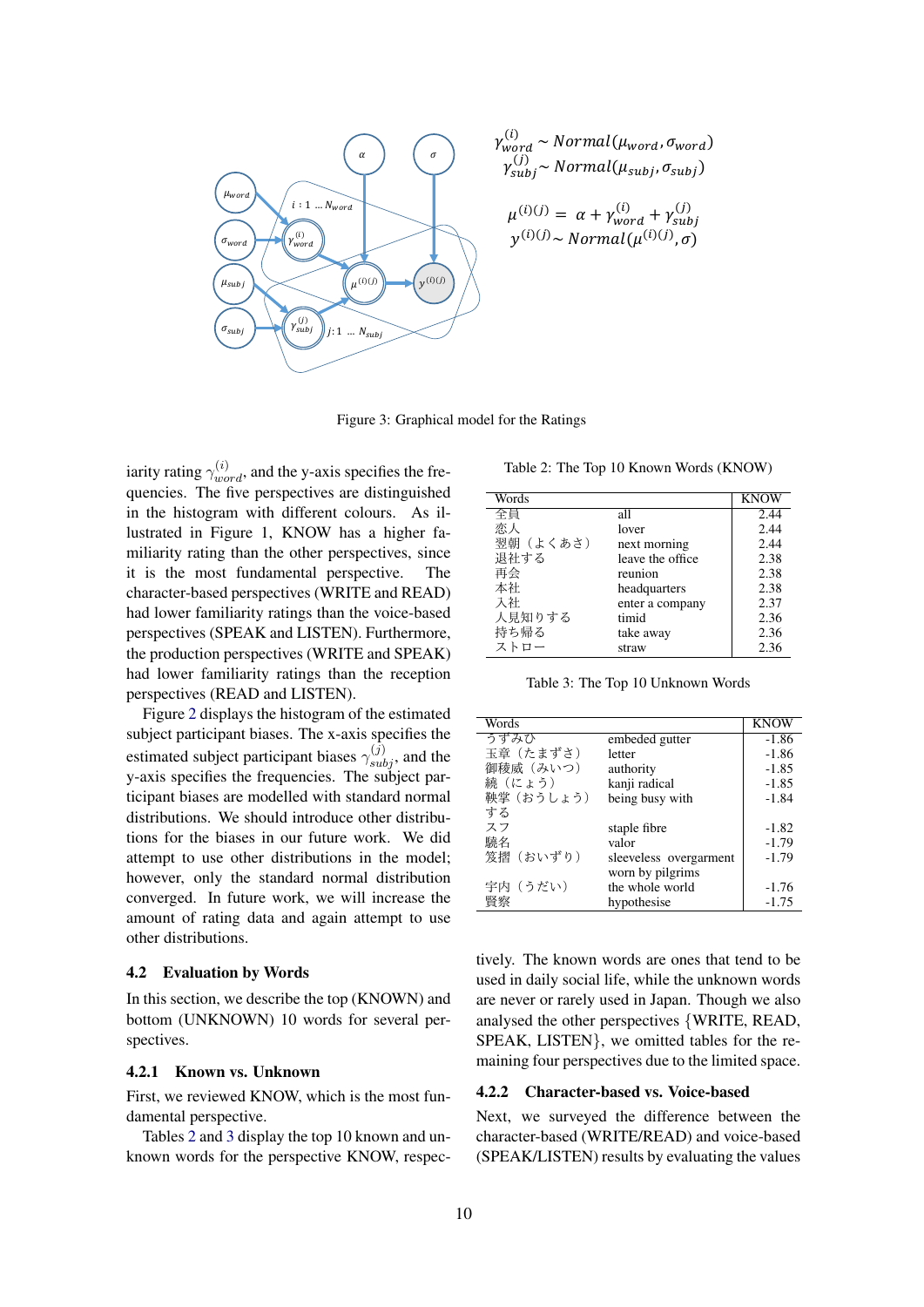Table 4: Character-based Biased Words

| Words                                |                          | $Ch-Vo$ |  |
|--------------------------------------|--------------------------|---------|--|
| 上記                                   | the abovementioned       | 3.88    |  |
| 追伸                                   | postscript               | 2.65    |  |
| 前述する                                 | mentioned earlier        | 2.42    |  |
| 後述                                   | mention later            | 2.35    |  |
| 記                                    | description              | 2.30    |  |
| 前略                                   | dispensing with the pre- | 2.29    |  |
|                                      | liminaries               |         |  |
| 在中                                   | enclosed                 | 2.18    |  |
| アンパサンド                               | ampersand                | 2.17    |  |
| T & 1                                |                          |         |  |
| 句読点                                  | punctuation              | 2.12    |  |
| 下記                                   | the undermentioned       | 2.00    |  |
| Ch-Vo: WRITE + READ - SPEAK - LISTEN |                          |         |  |

Table 5: Voice-based Biased Words

| Words    |               | $Ch-Vo$ |
|----------|---------------|---------|
| レジ袋      | shopping bag  | $-3.07$ |
| 先っちょ     | tip           | $-2.65$ |
| ちょろまかす   | embezzle      | $-2.59$ |
| バイバイ     | bye bye       | $-2.59$ |
| ヨーグルト    | yoghurt       | $-2.52$ |
| ドライヤー    | dryer         | $-2.47$ |
| まんま「その~] | as it is      | $-2.46$ |
| それではまた   | see you again | $-2.42$ |
| 鼻水       | mucus         | $-2.42$ |
| どっこいしょ   | oof!          | $-2.41$ |

Ch-Vo: WRITE + READ - SPEAK - LISTEN

for (WRITE + READ - SPEAK - LISTEN). The difference between character-based (WRITE and READ) and voice-based (SPEAK and LISTEN) stimuli can be observed in the 'Nihongo no goi tokusei' database. Here, if the value is positive, the word tends to be used in written language. If the value is negative, the word tends to be used in spoken language.

Table 4 shows the positively-valued examples. These words tend to be used in written documents or letters. Punctuation-related words 'アンパサン ド (ampersand)' and '句読点 (punctuation)' also appeared in the top 10 words. Table 5 shows the negatively-valued examples. These words tend to be used in conversations in daily life. The greeting 'バイバイ (bye bye)' and the interjection 'どっこ  $\forall$  L  $\angle$  (oof!)' are also observed.

# 4.2.3 Production vs. Reception

We surveyed the difference between the production (WRITE/SPEAK) and reception (READ/LISTEN) results and evaluated the (WRITE + SPEAK - READ - LISTEN) values. This approach is unique because no existing research has evaluated these perspectives.

The difference between production and recep-

Table 6: Production Biased Words

| Words    |                                    | P-R  |
|----------|------------------------------------|------|
| 毛管       | capillary tube                     | 0.76 |
| 物心(ぶっしん) | matterand mind                     | 0.73 |
| 消却する     | erase                              | 0.73 |
| 絆創膏      | adhesive tape                      | 0.72 |
| ふたとせ     | two years                          | 0.71 |
| 揚げなべ     | deep fryers                        | 0.71 |
| 吟詠する     | sing a song                        | 0.71 |
| だるい      | feel weary                         | 0.69 |
| 上辺(うわべ)  | outward appearance                 | 0.68 |
| 幽寂       | sequestered                        | 0.66 |
|          | P-R: WRITE + SPEAK - READ - LISTEN |      |

Table 7: Reception Biased Words

| Word                                         |                         | $P-R$   |  |
|----------------------------------------------|-------------------------|---------|--|
| 送検する                                         | commit<br>someone<br>tο | $-2.93$ |  |
|                                              | trial                   |         |  |
| 右翼                                           | right wing              | $-2.71$ |  |
| 書類送検                                         | filing charges          | $-2.69$ |  |
| 巡業する                                         | take a provincial tour  | $-2.59$ |  |
| 西郷降盛                                         | Takamori Saigo          | $-2.52$ |  |
| 殺害(さつが                                       | murder                  | $-2.52$ |  |
| い・せつがい)                                      |                         |         |  |
|                                              |                         |         |  |
| 革命児                                          | revolutionary           | $-2.48$ |  |
| 護衛する                                         | guard                   | $-2.47$ |  |
| 識者                                           | well-informed people    | $-2.42$ |  |
| 再審                                           | retrial                 | $-2.41$ |  |
| P-R: WRITE + SPEAK -<br>ISTEN<br><b>READ</b> |                         |         |  |

tion thus seems to reflect whether or not the word is used in both mass media and in normal speech. Table 6 shows the production biased words, which tend to be technical terms. Some of the subject participants' work histories (e.g. in the medical or music fields) explain certain words in Table 6, such as '毛管 (capillary tube)' and '絆創膏 (adhesive tape)' or traditional music '吟詠する (sing a song)'. Table 7 shows the reception biased words, and the negative words ('殺害 (murder)' and '書類 送検 (filling charges)') are confirmed. The word '西郷隆盛 (Takamori Saigo)' also appears as a reception biased word in Table 6, which is the main character in a TV drama.

#### 4.3 Evaluation by WLSP categories

This section presents our evaluation of the WLSP categories. We evaluated the results using the second level of the semantic category in the WLSP, which includes two fractional digits to the right of the radix point (as explained in section 2.1). We also present the most and least familiar words in the same WLSP categories.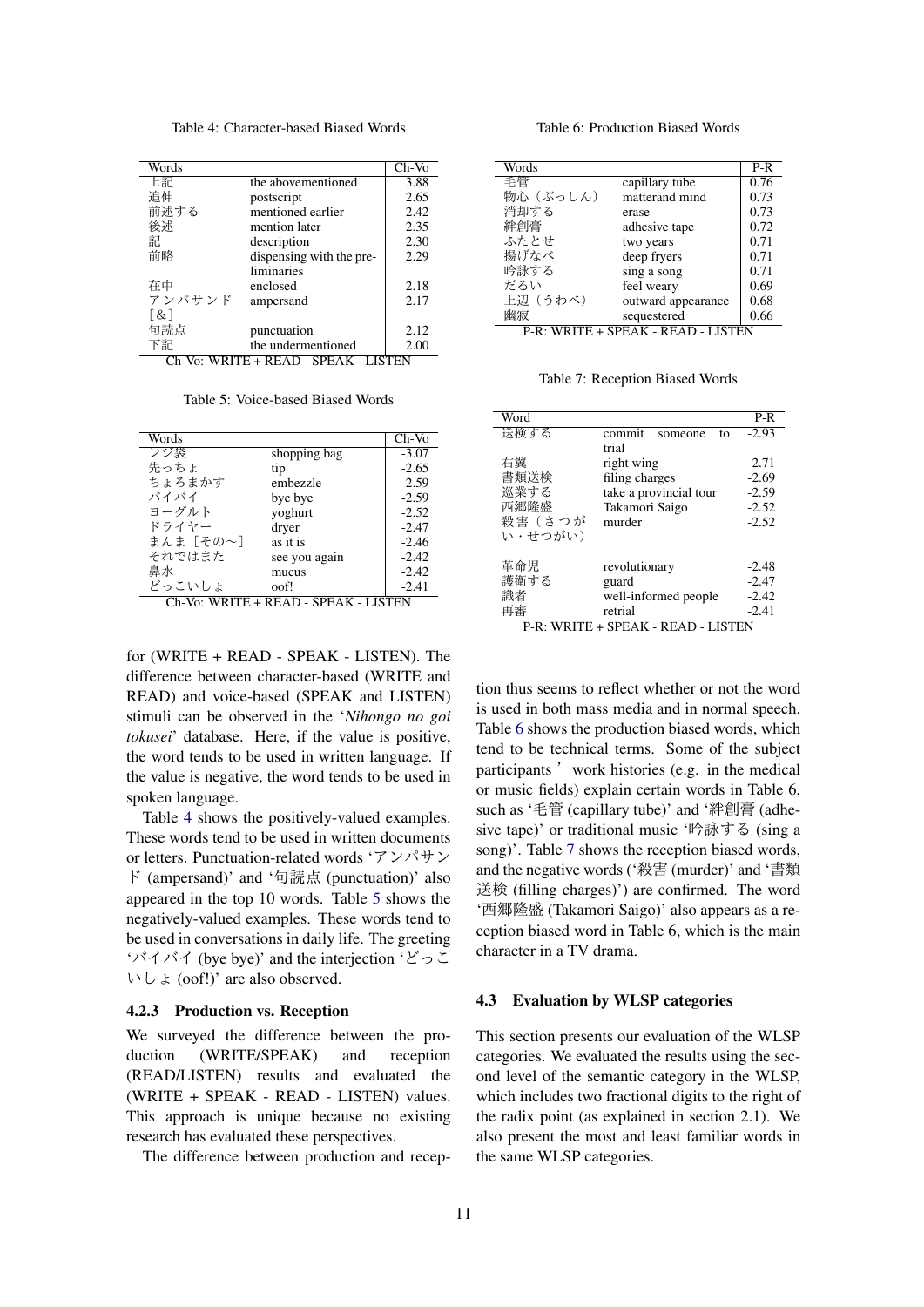Table 8: The Top 10 Known Categories

|      | Category |                       | KNOW |
|------|----------|-----------------------|------|
| 3.53 | 相-自然-生物  | Modifier-Nature-      | 1.41 |
|      |          | Creature              |      |
| 3.17 | 相-関係-空間  | Modifier-Relation-    | 1.41 |
|      |          | Space                 |      |
| 2.10 | 用-関係-真偽  | Verb-Relation-Truth   | 1.35 |
| 3.56 | 相-自然-身体  | Modifier-Nature-      | 1.34 |
|      |          | Body                  |      |
| 2.56 | 用-自然-身体  | Verb-Nature-Body      | 1.32 |
| 2.14 | 用-関係-力   | Verb-Relation-Power   | 1.32 |
| 3.35 | 相-活動-交わり | Relation-Action-Inter | 1.32 |
|      |          | Course                |      |
| 4.32 | 他-呼び掛け   | Other-Vocative        | 1.31 |
| 4.31 | 他-判断     | Other-Judgement       | 1.29 |
| 3.57 | 相-自然-生命  | Modifier-Nature-Life  | 1.26 |
|      |          |                       |      |

Table 9: The Top 10 Unknown Categories

|      | Category |                     | KNOW |
|------|----------|---------------------|------|
| 3.52 | 相-自然-天地  | Modifier-Nature-    | 0.13 |
|      |          | World               |      |
| 1.54 | 体-自然-植物  | Noun-Nature-        | 0.40 |
|      |          | <b>Botanical</b>    |      |
| 1.55 | 体-自然-動物  | Noun-Nature-Animal  | 0.64 |
| 1.31 | 体-活動-言語  | Noun-Action-        | 0.66 |
|      |          | Language            |      |
| 1.23 | 体-主体-人物  | Noun-Subject-Person | 0.67 |
| 1.42 | 体-生産物-衣料 | Noun-Product-       | 0.68 |
|      |          | Garments            |      |
| 1.52 | 体-自然-天地  | Noun-Nature-World   | 0.70 |
| 1.32 | 体-活動-芸術  | Noun-Action-Art     | 0.71 |
| 4.50 | 他-動物の鳴き  | Other-Animal Call   | 0.72 |
|      | 吉        |                     |      |
| 1.51 | 体-自然-物質  | Noun-Nature-        | 0.76 |
|      |          | Material            |      |

# 4.3.1 Known vs. Unknown

Tables 8 and 9 display the top 10 known and unknown word categories based on the perspective KNOW, respectively. As illustrated in Tables 8 and 9, the known words tend to be modifiers or verbs, while the unknown words tend to be nouns. The most well-known category is  $3.53$  (相-ࣗવ-ੜ: Modifier-Nature-Creature), which includes gender-related words such as '女性的 (feminine)' (KNOW=1.81) and '男性的 (masculine)'  $(1.71)$ . The least known category is 3.52 (相-自 然-天地: Modifier-Nature-World), which includes rarely used words such as '蕭条 (bleak)'  $(-1.46)$ and '巍巍 (big and high)'  $(-1.35)$ .

#### 4.3.2 Character-based vs. Voice-based

Figures 10 and 11 display the results for the character-based biased and voice-based biased categories, respectively. As shown in these tables, the nominal action and subject categories tend to be character-based biased, whereas the voca-

Category Ch-Vo<br>体-活動-言語 Noun-Action- 0.13 1.31 体-活動-言語 Noun-Action-Language 0.13 1.32 体-活動-芸術 Noun-Action-Art | 0.11<br>1.25 体-主体-公私 Noun-Subject-Public 0.11 Noun-Subject-Public Private 0.11 1.23 体-主体-人物 Noun-Subject-Person 0.10<br>1.27 体-主体-機関 Noun-Subject-0.10 1.<br>体-主体-機関 Noun-Subject-**Organisation** 0.10 1.52 体-自然-天地 Noun-Nature-World | 0.09 1.36 体-活動-待遇 Noun-Action-Treatment<br>Verb-Action-0.08 2.31 用-活動-言語 Language 0.07 1.53 体-自然-生物 Noun-Nature-**Creature** 0.07 3.52 相-自然-天地 Modifier-Nature-World 0.07

Ch-Vo: WRITE + READ - SPEAK - LISTEN

Table 11: Voice-based Biased Categories

|      | Category |                    | Ch-Vo   |
|------|----------|--------------------|---------|
| 4.32 | 他–呼び掛け   | Other-Vocative     | $-0.59$ |
| 4.30 | 他-感動     | Other-Interjection | $-0.53$ |
| 3.56 | 相-自然-身体  | Modifier-Nature-   | $-0.44$ |
|      |          | Body               |         |
| 2.56 | 用-自然-身体  | Verb-Nature-Body   | $-0.43$ |
| 3.51 | 相-自然-物質  | Modifier-Nature-   | $-0.42$ |
|      |          | Material           |         |
| 3.18 | 相-関係-形   | Modifier-Relation- | $-0.33$ |
|      |          | Form               |         |
| 3.50 | 相-自然-自然  | Modifier-Nature-   | $-0.30$ |
|      |          | Nature             |         |
| 3.57 | 相-自然-生命  | Modifier-Nature-   | $-0.29$ |
|      |          | Creature           |         |
| 4.50 | 他-動物の鳴   | Other-Animal Call  | $-0.29$ |
|      | き声       |                    |         |
| 1.43 | 体-生産物-食  | Noun-Product-Food  | $-0.28$ |
|      | 料        |                    |         |

Ch-Vo: WRITE + READ - SPEAK - LISTEN

tive, interjection, modifiers, and animal call categories tend to be voice-based biased. The highestvalued character-based category is 1.31 (体-活動-ޠݴ: Noun-Action-Language), which includes epistolary words such as  $' \pm \frac{2}{\sqrt{3}}$  (aforementioned)' (WRITE+READ-SPEAK-LISTEN=3.87) and '  $($ p.s. $)$ '  $(2.65)$ . The lowest valued voice-based biased category is 4.32 (他-呼びかけ: Other-Vocative), which includes ' $\overline{t} \cup \overline{t} \cup \overline{t}$  (hello on phone)' (-1.75).

#### 4.3.3 Production vs. Reception

Tables 12 and 13 display the results for the production biased and reception biased categories, respectively. Generally, the reception values (READ, LISTEN) tend to be larger than the production values (WRITE, SPEAK). Therefore, the

Table 10: Character-based Biased Categories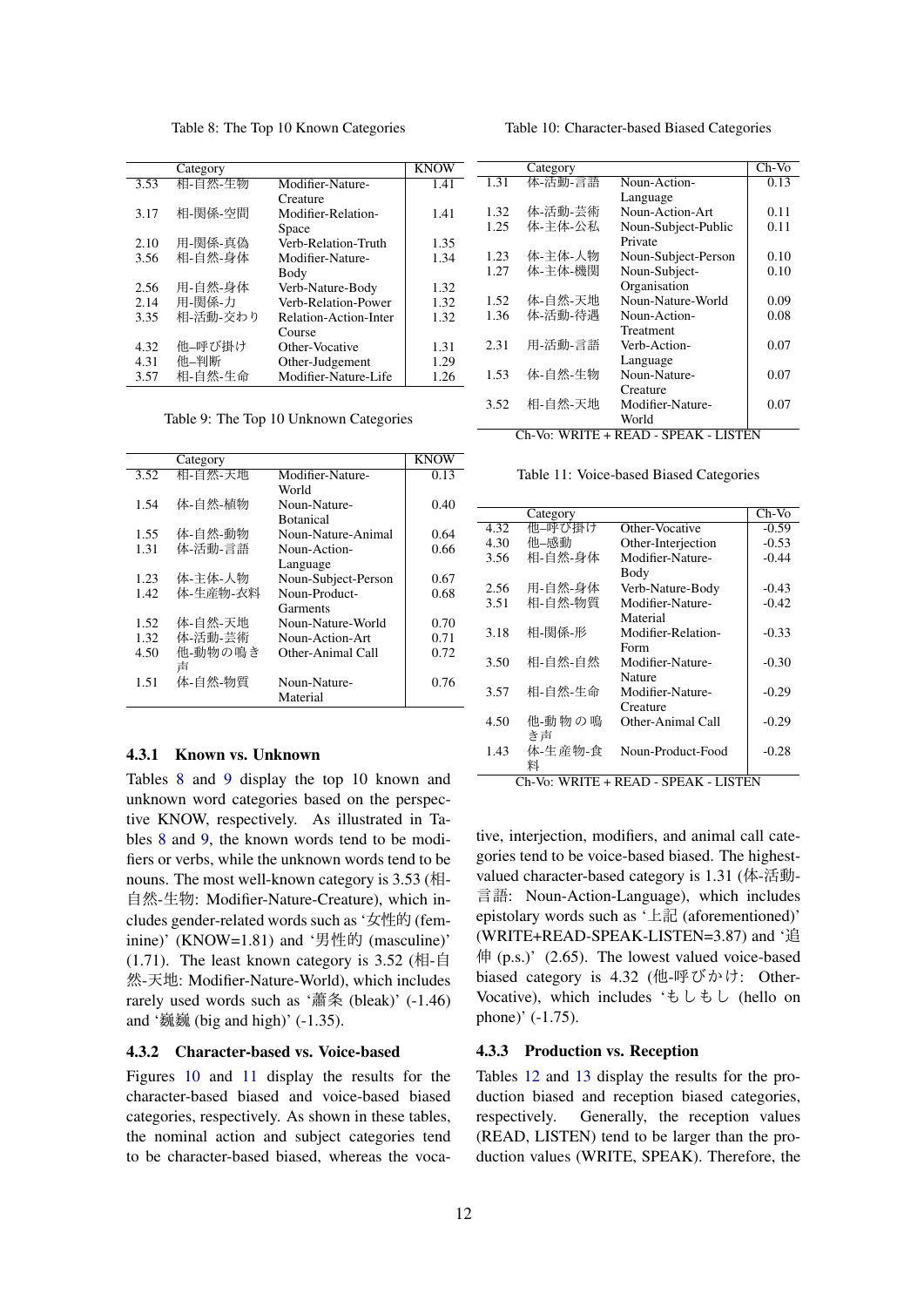Table 12: Production Biased Categories

|      | Category |                       | $P-R$   |
|------|----------|-----------------------|---------|
| 4.50 | 他-動物の鳴き  | Other-Animal Call     | $-0.26$ |
|      | 吉        |                       |         |
| 2.10 | 用-関係-真偽  | Verb-Relation-Truth   | $-0.27$ |
| 4.30 | 他-感動     | Other-Interjection    | $-0.29$ |
| 1.54 | 体-自然-植物  | Noun-Nature-Botanical | $-0.30$ |
| 4.32 | 他-呼び掛け   | Other-Vocative        | $-0.30$ |
| 3.52 | 相-自然-天地  | Modifier-Nature-World | $-0.32$ |
| 4.11 | 他-接続     | Other-Conjunction     | $-0.35$ |
| 1.42 | 体-生産物-衣料 | Noun-Product-         | $-0.35$ |
|      |          | Garments              |         |
| 1.55 | 体-自然-動物  | Noun-Nature-Animal    | $-0.35$ |
| 4.31 | 他-判断     | Other-Judgement       | $-0.36$ |
|      |          |                       |         |

P-R: WRITE + SPEAK - READ - LISTEN

Table 13: Reception Biased Categories

|      | Category |                       | $P-R$   |
|------|----------|-----------------------|---------|
| 1.27 | 体-主体-機関  | Noun-Subject-         | $-0.62$ |
|      |          | Organization          |         |
| 1.36 | 体-活動-待遇  | Noun-Action-          | $-0.56$ |
|      |          | Treatment             |         |
| 1.35 | 体-活動-交わり | Noun-Action-          | $-0.55$ |
|      |          | Intercourse           |         |
| 1.53 | 体-自然-生物  | Noun-Nature-Creature  | $-0.54$ |
| 3.17 | 相-関係-空間  | Modifier-Relation-    | $-0.54$ |
|      |          | Space                 |         |
| 1.24 | 体-主体-成員  | Noun-Subject-Member   | $-0.54$ |
| 2.35 | 用-活動-交わり | Verb-Action-Inter     | $-0.53$ |
|      |          | Course                |         |
| 2.36 | 用-活動-待遇  | Verb-Action-Treatment | $-0.53$ |
| 2.34 | 用-活動-行為  | Verb-Action-Behaviour | $-0.52$ |
| 3.14 | 相-関係-力   | Verb-Relation-Power   | $-0.52$ |

P-R: WRITE + SPEAK - READ - LISTEN

values for Pro-Rec (WRITE + SPEAK - READ - LISTEN) become negative, even for the production biased categories. The syntactic categories (excluding nouns, verbs, and modifiers) are production biased such as the animal call, interjection, vocative, and conjunction categories. The other production biased category is 4.50 (他-動物の鳴 ͖: Other-Animal Call), which includes words such as 'げろげろ (croak)' (WRITE+SPEAK-READ-LISTEN=0.45) and ' $\dot{\mathcal{D}}$   $\rightarrow$   $\dot{\mathcal{D}}$  (croak)' (0.23). The reception biased words refer to the vocabulary used on the news or in TV show such as nominal organisation, treatment, or intercourse. The reception biased category with the highest ranking is 1.27 (体-主体-機関: Noun-Subject-Organization), which includes words such as '厚生労働省 (Ministry of Health, Labour, and Welfare)'  $(-2.23)$  and '金融庁 (Financial Services Agency)' (-2.18).

## 4.4 Discussions

In this paper, we presented the word familiarity rating tendencies based on a crowdsourced study. The character-based (WRITE and READ) /voicebased (SPEAK and LISTEN) contrasting results confirm the findings in *Nihongo no goi tokusei*; however, in our data, we uniquely observe the contrast between the production and reception categories.

However, we still face the issue of normalising the ratings. This study 's proposed method, in which the mean and standard deviation are set to 0.0 and 1.0, respectively, is sufficient when rating relative values or when arranging ratings in a certain order. We also calculated the ratings with  $\gamma_{word}^{(i)} + \mu_{subj} + \alpha$ ; with this calculation, the ratings can be ranged from 1.0 to 5.0, excluding outliers. Though the normalization of ratings should be determined by the rating method used, calculating the value  $\gamma_{word}^{(i)}$  is sufficient for most uses.

# 5 Conclusions

We have presented a Japanese word familiarity rate database for entries in the WLSP. To do so, we used crowdsourcing to explore the word familiarity ratings in terms of five perspectives: KNOW, WRITE, READ, SPEAK, and LISTEN. A Bayesian linear mixed model was utilised to estimate the ratings. The data  $3$  and code<sup>4</sup> are publicly available. Our future work on this topic is as follows. In this paper, we modelled the word familiarity rates and the subject participant biases with the standard normal distribution. While we did attempt to model the rates and biases with other distributions, the MCMC estimation did not converge. In the future, we hope to perform the survey on a yearly basis (to enlarge the data size) in order to model other distributions. We will also enhance the target word list to include UniDic entries for content words. In addition, we plan to create a morphological analyser, which will extract the word familiarity rates.

## Acknowledgments

This work was supported by JSPS KAK-ENHI Grants Number 17H00917, 18H05521, 18K18519, 19K00591, 19K00655 and a project of the Center for Corpus Development, NINJAL.

```
3
https://cradle.ninjal.ac.jp/
  4
https://github.com/masayu-a/
WLSP-familiarity
```